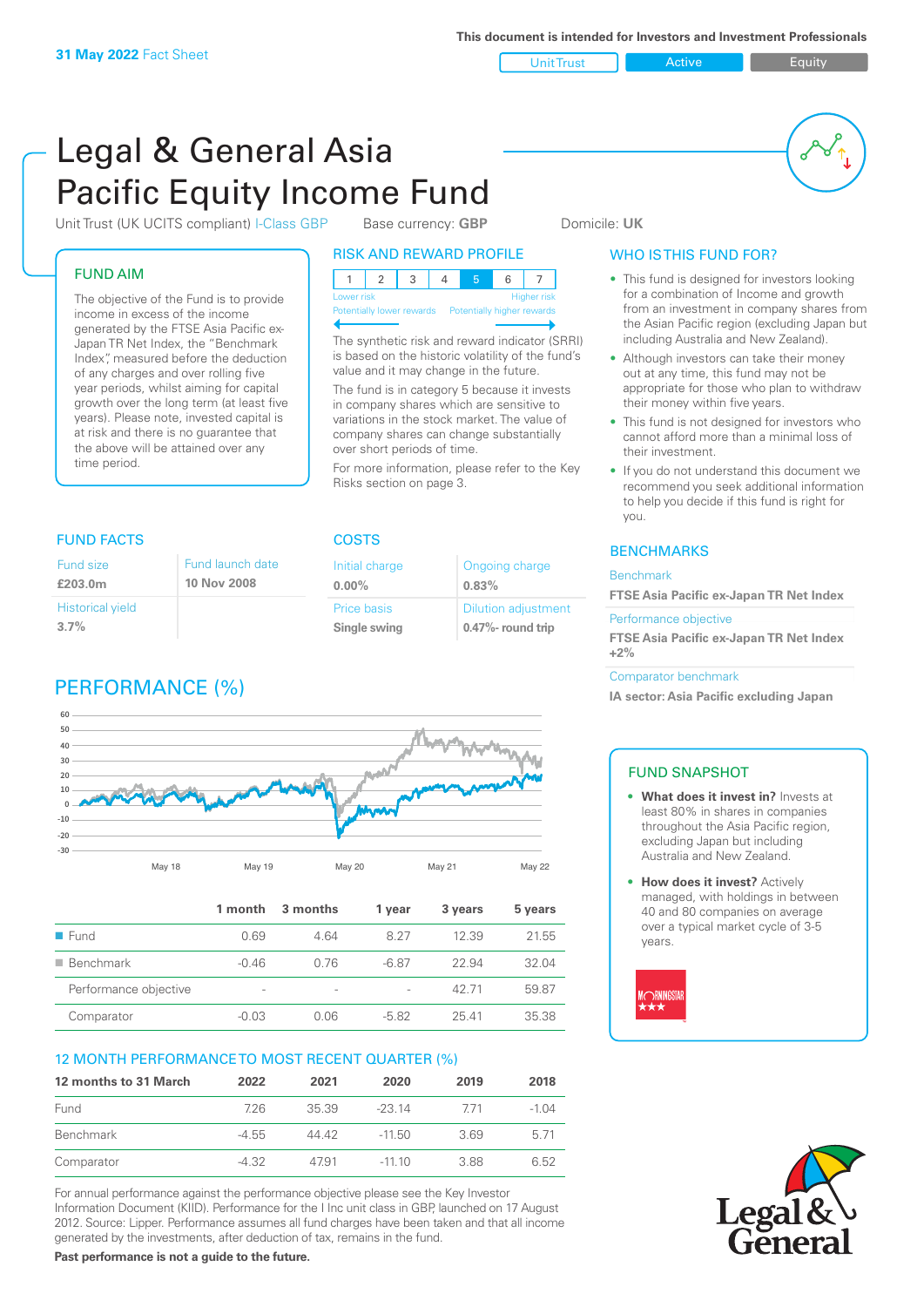# Legal & General Asia Pacific Equity Income Fund

Unit Trust (UK UCITS compliant) I-Class GBP

# PORTFOLIO BREAKDOWN

All data source LGIM unless otherwise stated. Totals may not sum due to rounding.

### COUNTRY (%)

|            | Australia      | 26.0 |  |
|------------|----------------|------|--|
|            | China          | 21.6 |  |
|            | Hong Kong      | 13.2 |  |
|            | Taiwan         | 11.3 |  |
|            | Korea          | 10.9 |  |
|            | Singapore      | 5.8  |  |
| $^{\circ}$ | India          | 3.3  |  |
|            | United Kingdom | 2.4  |  |
|            | New Zealand    | 2.3  |  |
|            | )ther          | 3.3  |  |
|            |                |      |  |



| $\blacksquare$ Small   | 0.3 |
|------------------------|-----|
| $\blacksquare$ Micro   |     |
| ■ Cash and Equivalents | 1.6 |



## TOP 10 HOLDINGS (%)

| Taiwan Semiconductor Manufacturing | 75  |
|------------------------------------|-----|
| Transurban Group                   | 3.6 |
| <b>DBS Group Holdings</b>          | 3.5 |
| Qantas Airways                     | 35  |
| Lenovo Group                       | 35  |
| Petrochina                         | 34  |
| National Australia Bank            | 33  |
| China Mobile                       | 3.3 |
| <b>Samsung Electronics</b>         | 32  |
| China Construction Bank            | 3 O |

#### SECTOR (%)

| Financials                    | 21.3 |  |
|-------------------------------|------|--|
| Technology                    | 171  |  |
| Industrials                   | 13.4 |  |
| Telecommunications            | 12.5 |  |
| <b>Consumer Discretionary</b> | 9.7  |  |
| Real Estate                   | 9.2  |  |
| Energy                        | 5.7  |  |
| Utilities                     | 3.7  |  |
| <b>Consumer Staples</b>       | 3.0  |  |
| Unclassified                  | 24   |  |
| <b>Basic Materials</b>        | 21   |  |

# TOP 5 STOCK OVER/UNDERWEIGHTS (%)

|                                | Fund | <b>Relative</b> |  |
|--------------------------------|------|-----------------|--|
| <b>Qantas Airways</b>          | 3.5  | 3.5             |  |
| Lenovo Group                   | 3.5  | 3.4             |  |
| China Mobile                   | 3.3  | 3.3             |  |
| Petrochina                     | 3.4  | 3.2             |  |
| Transurban Group               | 3.6  | 3.2             |  |
| AIA Group Ltd                  | 0.0  | $-1.6$          |  |
| Commonwealth Bank of Australia | 0.0  | $-1.7$          |  |
| <b>BHP</b> Group               | 0.0  | $-2.1$          |  |
| Alibaba Group Holding (P Chip) | 0.0  | $-2.2$          |  |
| <b>Tencent Holdings</b>        | 0.0  | $-3.5$          |  |



# ANDREW KOCH

Andrew joined LGIM in August 2014 and is a Fund Manager in the Global Income team. He joined from the in-house pension scheme at BAE Systems, where he was head of the European equities team, and a member of the asset allocation committee. Previously, he managed European equities for institutional and retail funds at Henderson Global Investors and HSBC Asset Management. He started his career at Phillips & Drew in 1992, where he spent 10 years investing in UK, European and Japanese Equities. He has an MA in PPE from New College, Oxford. Andrew is a CFA charterholder (since 1998) and an ASIP.